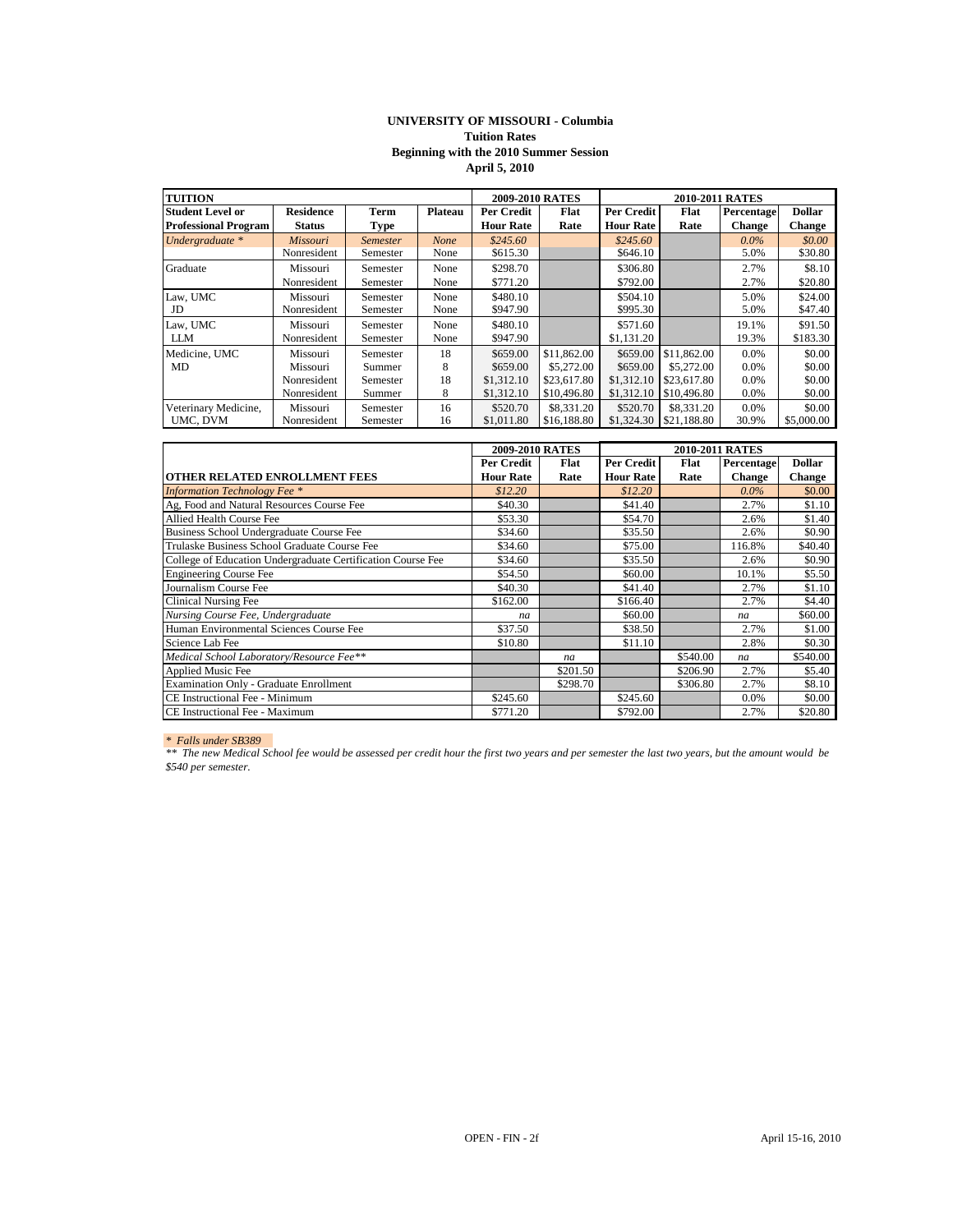## **UNIVERSITY OF MISSOURI - Kansas City Tuition Rates Beginning with the 2010 Summer Session April 5, 2010**

| <b>TUITION</b>               |                         |                      |              | 2009-2010 RATES          |                            | 2010-2011 RATES          |                            |              |                    |
|------------------------------|-------------------------|----------------------|--------------|--------------------------|----------------------------|--------------------------|----------------------------|--------------|--------------------|
| <b>Student Level or</b>      | <b>Residence</b>        | <b>Term</b>          | Plateau      | <b>Per Credit</b>        | Flat                       | <b>Per Credit</b>        | Flat                       | Percentage   | <b>Dollar</b>      |
| <b>Professional Program</b>  | <b>Status</b>           | <b>Type</b>          |              | <b>Hour Rate</b>         | Rate                       | <b>Hour Rate</b>         | Rate                       | Change       | Change             |
| Undergraduate *              | Missouri                | Semester             | None         | \$245.60                 |                            | \$245.60                 |                            | 0.0%         | \$0.00             |
|                              | Nonresident             | Semester             | None         | \$615.30                 |                            | \$631.90                 |                            | 2.7%         | \$16.60            |
|                              | Metropolitan **         | Semester             | None         | \$245.60                 |                            | \$245.60                 |                            | 0.0%         | \$0.00             |
| Graduate                     | Missouri                | Semester             | None         | \$298.70                 |                            | \$306.80                 |                            | 2.7%         | \$8.10             |
|                              | Nonresident             | Semester             | None         | \$771.20                 |                            | \$792.00                 |                            | 2.7%         | \$20.80            |
|                              | Metropolitan **         | Semester             | None         | na                       |                            | \$306.80                 |                            | na           | na                 |
| Anesthesia, UMKC             | Missouri                | Semester             | na           |                          | \$10,302.00                |                          | \$10,302.00                | 0.0%         | \$0.00             |
| MS                           | Missouri                | Summer               | na           |                          | \$6,868.00                 |                          | \$6,868.00                 | 0.0%         | \$0.00             |
|                              | Nonresident             | Semester             | na           |                          | \$15,453.00                |                          | \$15,453.00                | 0.0%         | \$0.00             |
|                              | Nonresident             | Summer               | na           |                          | \$10,302.00                |                          | \$10,302.00                | 0.0%         | \$0.00             |
| Dentistry, UMKC              | Missouri                | Semester             | 16           | \$740.30                 | \$11,844.80                | \$769.90                 | \$12,318.40                | 4.0%         | \$473.60           |
| <b>DDS</b>                   | Missouri                | Summer               | 8            | \$740.30                 | \$5,922.40                 | \$769.90                 | \$6,159.20                 | 4.0%         | \$236.80           |
|                              | Nonresident             | Semester             | 16           | \$1,475.40               | \$23,606.40                | \$1,534.40               | \$24,550.40                | 4.0%         | \$944.00           |
|                              | Nonresident             | Summer               | 8            | \$1,475.40               | \$11,803.20                | \$1,534.40               | \$12,275.20                | 4.0%         | \$472.00           |
| Dentistry, UMKC              | Missouri                | Semester             | 14           | \$910.40                 | \$12,745.60                | \$946.80                 | \$13,255.20                | 4.0%         | \$509.60           |
| <b>Graduate Certificate</b>  | Missouri                | Summer               | $\tau$       | \$910.40                 | \$6,372.80                 | \$946.80                 | \$6,627.60                 | 4.0%         | \$254.80           |
| and MS                       | Nonresident             | Semester             | 14           | \$1,817.50               | \$25,445.00                | \$1,890.20               | \$26,462.80                | 4.0%         | \$1,017.80         |
|                              | Nonresident             | Summer               | $\tau$       | \$1,817.50               | \$12,722.50                | \$1,890.20               | \$13,231.40                | 4.0%         | \$508.90           |
| Law, UMKC                    | Missouri                | Semester             | None         | \$477.20                 |                            | \$490.10                 |                            | 2.7%         | \$12.90            |
| JD                           | Nonresident             | Semester             | None         | \$942.20                 |                            | \$967.60                 |                            | 2.7%         | \$25.40            |
| Law, UMKC                    | Missouri                | Semester             | None         | \$556.60                 |                            | \$571.60                 |                            | 2.7%         | \$15.00            |
| $LLM$                        | Nonresident             | Semester             | None         | \$1,101.50               |                            | \$1,131.20               |                            | 2.7%         | \$29.70            |
| Medicine, UMKC               | Missouri                | Semester             | 16           | \$590.40                 | \$9,446.40                 | \$590.40                 | \$9,446.40                 | 0.0%         | \$0.00             |
| MD, Years 1 and 2            | Missouri                | Summer               | 8            | \$590.40                 | \$4,723.20                 | \$590.40                 | \$4,723.20                 | 0.0%         | \$0.00             |
|                              | Regional                | Semester             | 16           | \$885.60                 | \$14,169.60                | \$885.60                 | \$14,169.60                | 0.0%         | \$0.00             |
|                              | Regional                | Summer               | 8            | \$885.60                 | \$7,084.80                 | \$885.60                 | \$7,084.80                 | 0.0%         | \$0.00             |
|                              | Nonresident             | Semester             | 16           | \$1,180.80               | \$18,892.80                | \$1,180.80               | \$18,892.80                | 0.0%         | \$0.00             |
|                              | Nonresident             | Summer               | 8            | \$1,180.80               | \$9,446.40                 | \$1,180.80               | \$9,446.40                 | 0.0%         | \$0.00             |
| Medicine, UMKC               | Missouri                | Semester             | 18           | \$572.30                 | \$10,301.40                | \$572.30                 | \$10,301.40                | 0.0%         | \$0.00             |
| MD, Years 3 thru 6           | Missouri                | Summer               | 12           | \$572.30                 | \$6,867.60                 | \$572.30                 | \$6,867.60                 | 0.0%         | \$0.00             |
|                              | Regional                | Semester             | 18           | \$858.50                 | \$15,453.00                | \$858.50                 | \$15,453.00                | 0.0%         | \$0.00             |
|                              | Regional<br>Nonresident | Summer               | 12<br>18     | \$858.50                 | \$10,302.00                | \$858.50                 | \$10,302.00                | 0.0%         | \$0.00             |
|                              | Nonresident             | Semester<br>Summer   | 12           | \$1,144.60<br>\$1,144.60 | \$20,602.80<br>\$13,735.20 | \$1,144.60<br>\$1,144.60 | \$20,602.80<br>\$13,735.20 | 0.0%<br>0.0% | \$0.00<br>\$0.00   |
|                              |                         |                      |              |                          |                            |                          |                            |              |                    |
| Pharmacy, UMKC               | Missouri                | Semester             | 15           | \$541.40                 | \$8,121.00                 | \$556.00                 | \$8,340.00                 | 2.7%         | \$219.00           |
| Dpharm                       | Missouri                | Summer               | 6            | \$541.40                 | na                         | \$556.00                 | \$3,336.00                 | 2.7%         |                    |
|                              | Nonresident             | Semester             | 15           | \$1,190.40               | \$17,856.00                | \$1,222.50               | \$18,337.50                | 2.7%         | \$481.50           |
|                              | Nonresident             | Summer               | 6            | \$1,190.40               | na                         | \$1,222.50               | \$7,335.00                 | 2.7%         |                    |
| Pharmacy, UMKC<br>MS and PhD | Missouri<br>Nonresident | Semester<br>Semester | None<br>None | \$409.10<br>\$928.90     |                            | \$420.10<br>\$954.00     |                            | 2.7%<br>2.7% | \$11.00<br>\$25.10 |

|                                                          | <b>2009-2010 RATES</b> |                  | <b>2010-2011 RATES</b> |          |               |               |  |
|----------------------------------------------------------|------------------------|------------------|------------------------|----------|---------------|---------------|--|
|                                                          | Per Credit             |                  | Per Credit             | Flat     | Percentage    | <b>Dollar</b> |  |
| <b>OTHER RELATED ENROLLMENT FEES</b>                     | Hour                   | <b>Flat Rate</b> | <b>Hour Rate</b>       | Rate     | <b>Change</b> | <b>Change</b> |  |
| <b>Information Technology Fee</b> *                      | \$12.20                |                  | \$12.20                |          | $0.0\%$       | \$0.00        |  |
| Graduate Cluster 1 Supplemental Fee                      | \$32.30                |                  | \$33.20                |          | 2.8%          | \$0.90        |  |
| Graduate Cluster 2 Supplemental Fee                      | \$54.50                |                  | \$60.00                |          | 10.1%         | \$5.50        |  |
| Bloch School of Business & PA Undergraduate Course Fee   | na                     |                  | \$15.00                |          | na            | \$15.00       |  |
| School of Education Course Fee, UMKC                     | \$10.00                |                  | \$10.30                |          | 3.0%          | \$0.30        |  |
| <b>Engineering Course Fee</b>                            | \$54.50                |                  | \$60.00                |          | 10.1%         | \$5.50        |  |
| Studio Arts Fee, UMSL (BFA), & UMKC                      | \$24.50                |                  | \$25.20                |          | 2.9%          | \$0.70        |  |
| Clinical Nursing Fee, MS (& Pre-Licensure level at UMKC) | \$162.00               |                  | \$166.40               |          | 2.7%          | \$4.40        |  |
| (expanded to include Geo Sci.)<br>Science Lab Fee.       | \$10.80                |                  | \$11.10                |          | 2.8%          | \$0.30        |  |
| Media & Communications Studies Lab/Studio Course Fee     | \$27.10                |                  | \$27.80                |          | 2.6%          | \$0.70        |  |
| <b>Applied Dance Fee</b>                                 |                        | na               |                        | \$150.00 | na            | \$150.00      |  |
| <b>Applied Music Fee</b>                                 |                        | \$201.50         |                        | \$206.90 | 2.7%          | \$5.40        |  |
| <b>Examination Only - Graduate Enrollment</b>            |                        | \$298.70         |                        | \$306.80 | 2.7%          | \$8.10        |  |
| CE Instructional Fee - Minimum                           | \$245.60               |                  | \$245.60               |          | $0.0\%$       | \$0.00        |  |
| CE Instructional Fee - Maximum                           | \$771.20               |                  | \$792.00               |          | 2.7%          | \$20.80       |  |

#### *\* Falls under SB389*

*\*\* UMKC is proposing to expand the Metropolitan rate to an additional seven counties in Kansas for a total of eleven counties.*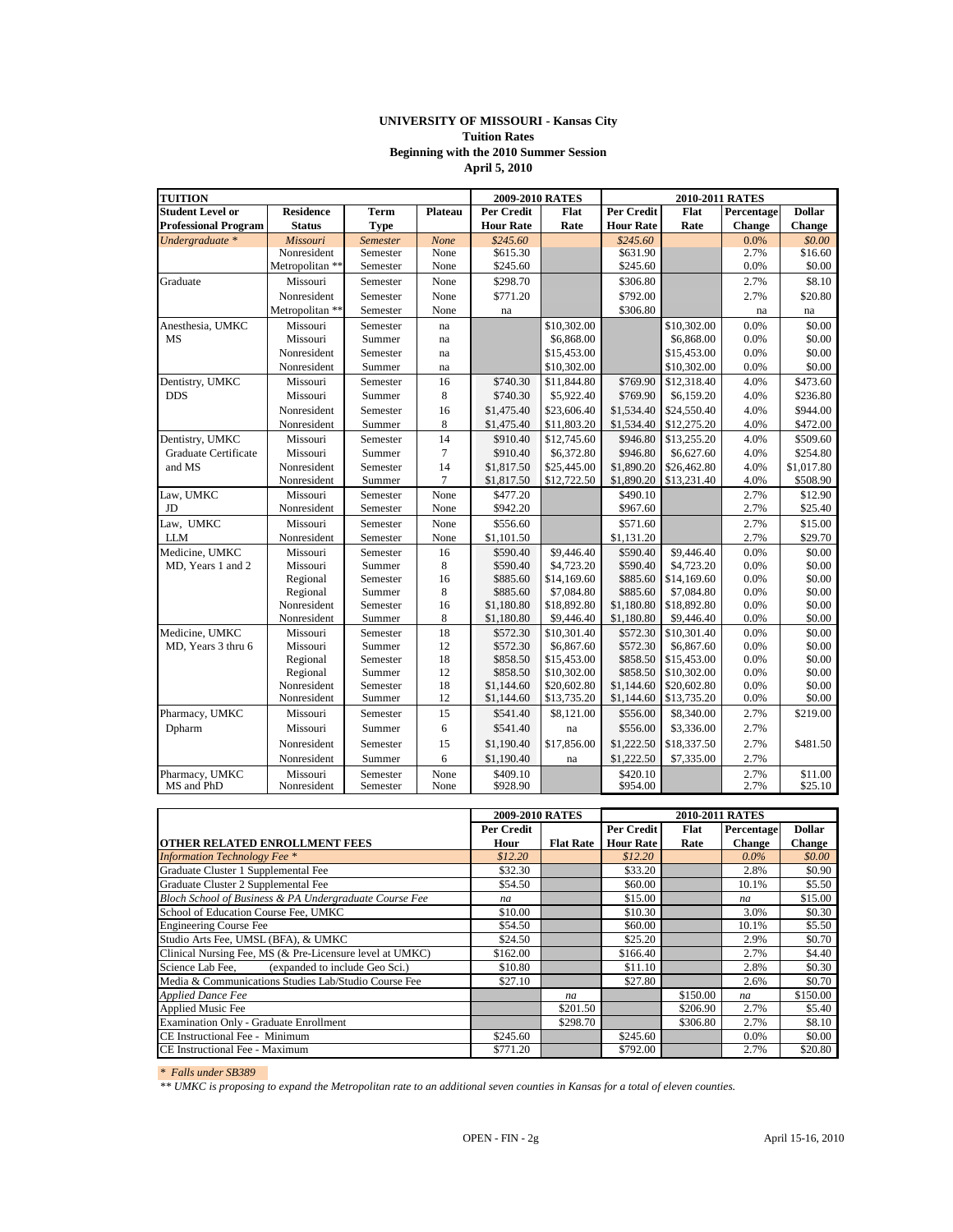## **MISSOURI UNIVERSITY OF SCIENCE AND TECHNOLOGY Tuition Rates Beginning with the 2010 Summer Session**

# **April 5, 2010**

| <b>TUITION</b>              |                  |                 |                | 2009-2010 RATES  |      | 2010-2011 RATES  |      |            |               |
|-----------------------------|------------------|-----------------|----------------|------------------|------|------------------|------|------------|---------------|
| <b>Student Level or</b>     | <b>Residence</b> | <b>Term</b>     | <b>Plateau</b> | Per Credit       | Flat | Per Credit       | Flat | Percentage | <b>Dollar</b> |
| <b>Professional Program</b> | Status           | Type            |                | <b>Hour Rate</b> | Rate | <b>Hour Rate</b> | Rate | Change     | Change        |
| Undergraduate $*$           | Missouri         | <i>Semester</i> | None           | \$245.60         |      | \$245.60         |      | $0.0\%$    | \$0.00        |
|                             | Nonresident      | Semester        | None           | \$615.30         |      | \$646.10         |      | 5.0%       | \$30.80       |
| Graduate                    | Missouri         | Semester        | None           | \$298.70         |      | \$306.80         |      | 2.7%       | \$8.10        |
|                             | Nonresident      | Semester        | None           | \$771.20         |      | \$792.00         |      | 2.7%       | \$20.80       |
| Business, MS&T              | Missouri         | Semester        | na             | \$520.50         |      | \$520.50         |      | 0.0%       | \$0.00        |
| <b>MBA</b>                  | Nonresident      | Semester        | na             | \$832.80         |      | \$832.80         |      | $0.0\%$    | \$0.00        |

|                                                                     | 2009-2010 RATES  |          |                  |          |               |               |
|---------------------------------------------------------------------|------------------|----------|------------------|----------|---------------|---------------|
|                                                                     | Per Credit       | Flat     | Per Credit       | Flat     | Percentage    | <b>Dollar</b> |
| <b>OTHER RELATED ENROLLMENT FEES</b>                                | <b>Hour Rate</b> | Rate     | <b>Hour Rate</b> | Rate     | <b>Change</b> | <b>Change</b> |
| <b>Information Technology Fee</b> *                                 | \$12.20          |          | \$12.20          |          | $0.0\%$       | \$0.00        |
| <b>Engineering Course Fee</b>                                       | \$54.50          |          | \$60.00          |          | 10.1%         | \$5.50        |
| Science Supplemental Fee for Computer Science, Biological Sciences, |                  |          |                  |          |               |               |
| Chemistry, Geology, Geophysics, MS&T                                | \$54.50          |          | \$60.00          |          | 10.1%         | \$5.50        |
| Science Supplemental Fee for Physics, MS&T                          | \$27.30          |          | \$30.00          |          | 9.9%          | \$2.70        |
| Business, IS&T and M&IS Course Fee, MS&T                            | \$27.30          |          | \$30.00          |          | 9.9%          | \$2.70        |
| Examination Only - Graduate Enrollment                              |                  | \$298.70 |                  | \$306.80 | 2.7%          | \$8.10        |
| CE Instructional Fee - Minimum                                      | \$245.60         |          | \$245.60         |          | $0.0\%$       | \$0.00        |
| CE Instructional Fee - Maximum                                      | \$771.20         |          | \$792.00         |          | 2.7%          | \$20.80       |

*\* Falls under SB389*